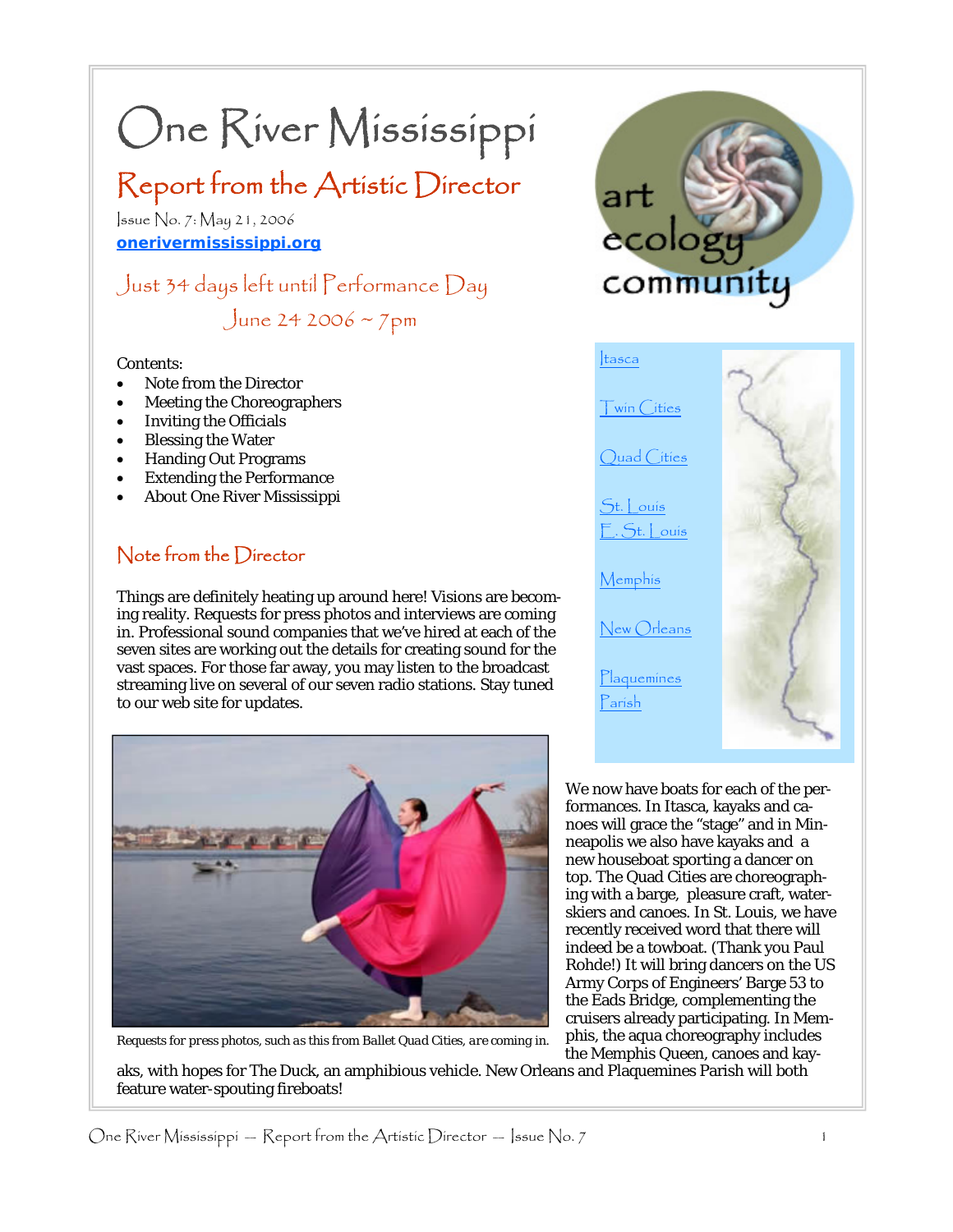

 *Barge 53, above at dock and decorated for a 2003 event, will be featured in the St. Louis performance* 

## Meeting the Choreographers

Now, in this seventh newsletter issue, is the perfect time to introduce the seven sites' choreographers. People often ask me how I found all of these wonderful choreographers. I thank my lucky stars for the stellar team that comprises the artistic backbone of this project. Following is a brief account of how I met each of them. To learn more about these women and their accomplishments, you can read their bios on our web site; all are listed in "Artists/Choreographers" under their own site. Here they are from North to South:

#### **Itasca**

Elaine Hanson was dancing in St. Cloud, Minnesota when I met her. I was creating a Pilot Project in two separate cities in July 2003. I wanted to do a dry run along the Mississippi River, placing dancers on bridges in each site, and to see how two distant radio stations would do at playing the same music at the same moment. In looking for dancers in both St. Cloud and Little Falls, we found Elaine. She danced beautifully and had great ideas. Then it transpired that she was about to move up near Itasca, so presto! She was our gal for the Headwaters. Coincidentally, she had already choreographed a dance at Lake Itasca years ago.



*Elaine Hanson at Itasca* 

#### **Minneapolis**

Bernadette Knaeble danced on a skyscraper for me in 1988 before she moved to New York City, where I would stay with her sometimes while she was teaching at the Erick Hawkins studio. When she returned back here a



few years ago, I immediately roped her in to choreographing for our annual Mississippi River dance. This will be her third year choreographing for the river.

Jenny Moore was, several years ago, a new face on the Minneapolis Dance Therapist scene, and I scooped her right up to help me with the Mother's Day Dance in 1998. Her abilities in assisting and her spiritual focus have been invaluable ever since.



*Bernadette Knaeble (above) and Jenny Moore (left) at Minneapolis* 

#### **The Quad Cities**

Johanne Jakhelln came on board through a phone call to Ballet Quad Cities, whom I found through the Internet, after deciding to switch our third site from Dubuque to Davenport. After I described the project, Director Joedy Cook sent me videos for my grant proposals, and thus Johanne, their Artistic Director, was in! I did not actually set eyes on Johanne until January 2005, when I drove down for a meeting

One River Mississippi — Report from the Artistic Director — Issue No. 7  $\qquad 2$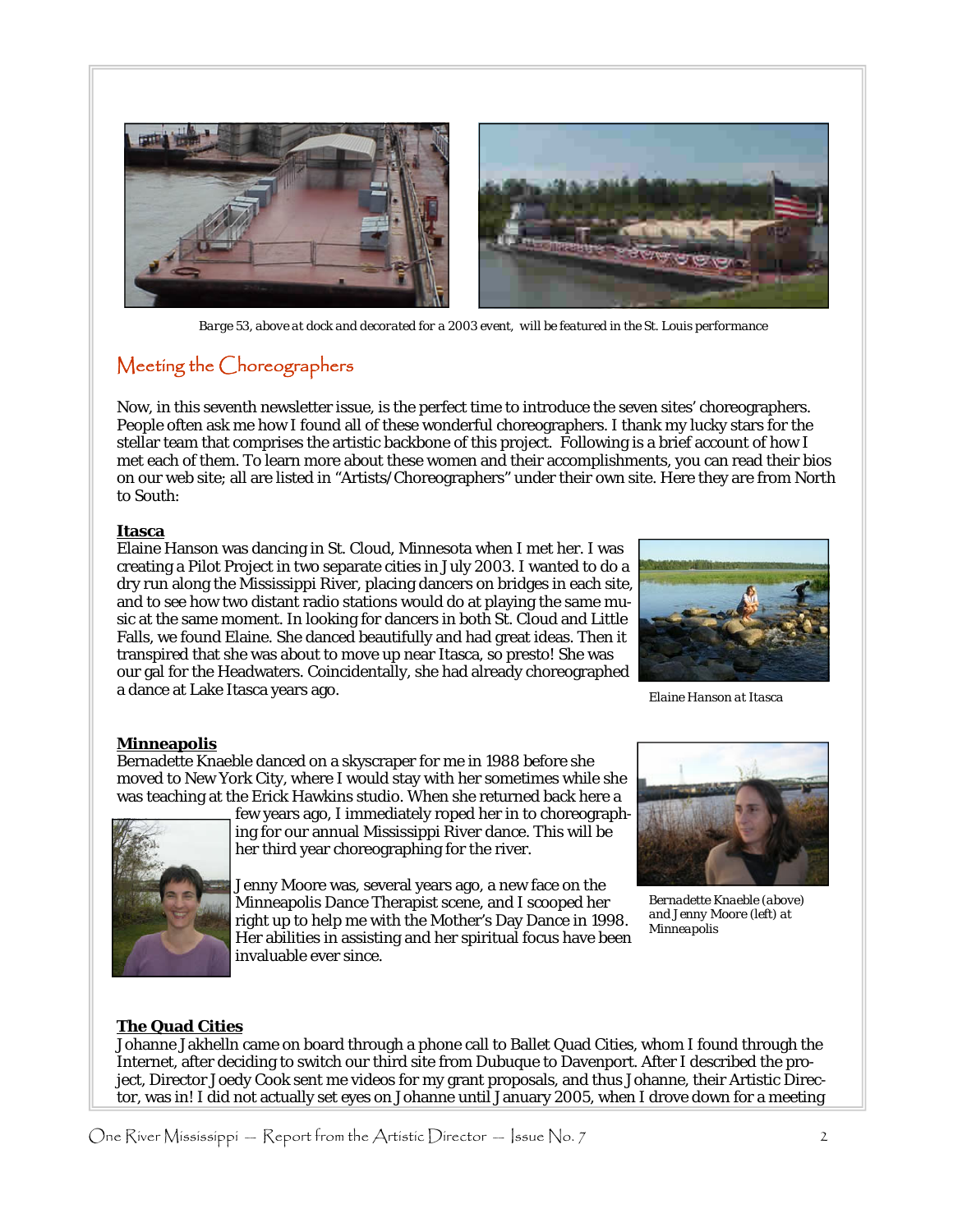with the environmentalists in the area. There was an unforgettable blizzard that day, but almost everyone trudged to the meeting anyway!

#### **St. Louis**

Beckah Voigt I met on my very first trip to St. Louis. I had convened a meeting of environmentalists there in May 2004 to see how our project might dovetail with their goals. Prior to going, I had looked in my handy-dandy American Dance Therapy Association membership booklet. Ah! There was one dance therapist in St. Louis: Caroline Leibman. I called her and she graciously invited me over as soon

> as I landed. We had the most elegant tea in her walled garden – delicate and delicious. She ran me through several dancers she knew in her community, replete with their telephone numbers. Then she said



*Johanne Jakhelln at Quad Cities* 

that she thought this would be right up Beckah's alley! The next day Beckah agreed to squeeze me in to her busy teaching schedule, and I knew it was a

addition because of her outdoor performing experi-

famous Arch. We had a glorious time walking out on onto the bridge, and dream-



#### **Memphis**



*Beckah Voight at St. Louis* 

*Kimberly Baker at Memphis* 

#### **New Orleans**

Barbara Hayley was one of the faculty members invited to a meeting I had with the Center for Bioenvironmental Research in New Orleans. The Director of the Mississippi River Basin

Alliance in New Orleans had encouraged me to get in touch with Doug Meffert of the CBR when I was down there for a meeting at an Environmental Conference in February 2004. Doug and I scheduled a meeting, and he invited faculty from Tulane's Department of Theater and Dance because they had all worked together before. When I walked into the room, Barbara and I looked at each other and said, "Hey, don't we know each other from Russia?" We had both been performing and teaching at a dance festival in Yaroslavl, Russia a few years ago!



*Barbara Hayley at New Orleans* 

go from the moment I saw her. Sarah Anne Patz, also on Caroline's list, was a great

ence. Sarah Anne, Beckah and I scheduled a rendezvous near our site of the Eads Bridge, underneath the

ing about what magic could take place during the performance.

#### booklet?? I looked up Memphis and once again there was one person listed. I called Kimberly and asked if she could meet me. I drove the 4 hours from St. Louis, and arrived in Mem-*Sara Anne Patz at St. Louis*

One River Mississippi — Report from the Artistic Director — Issue No. 7  $\frac{1}{3}$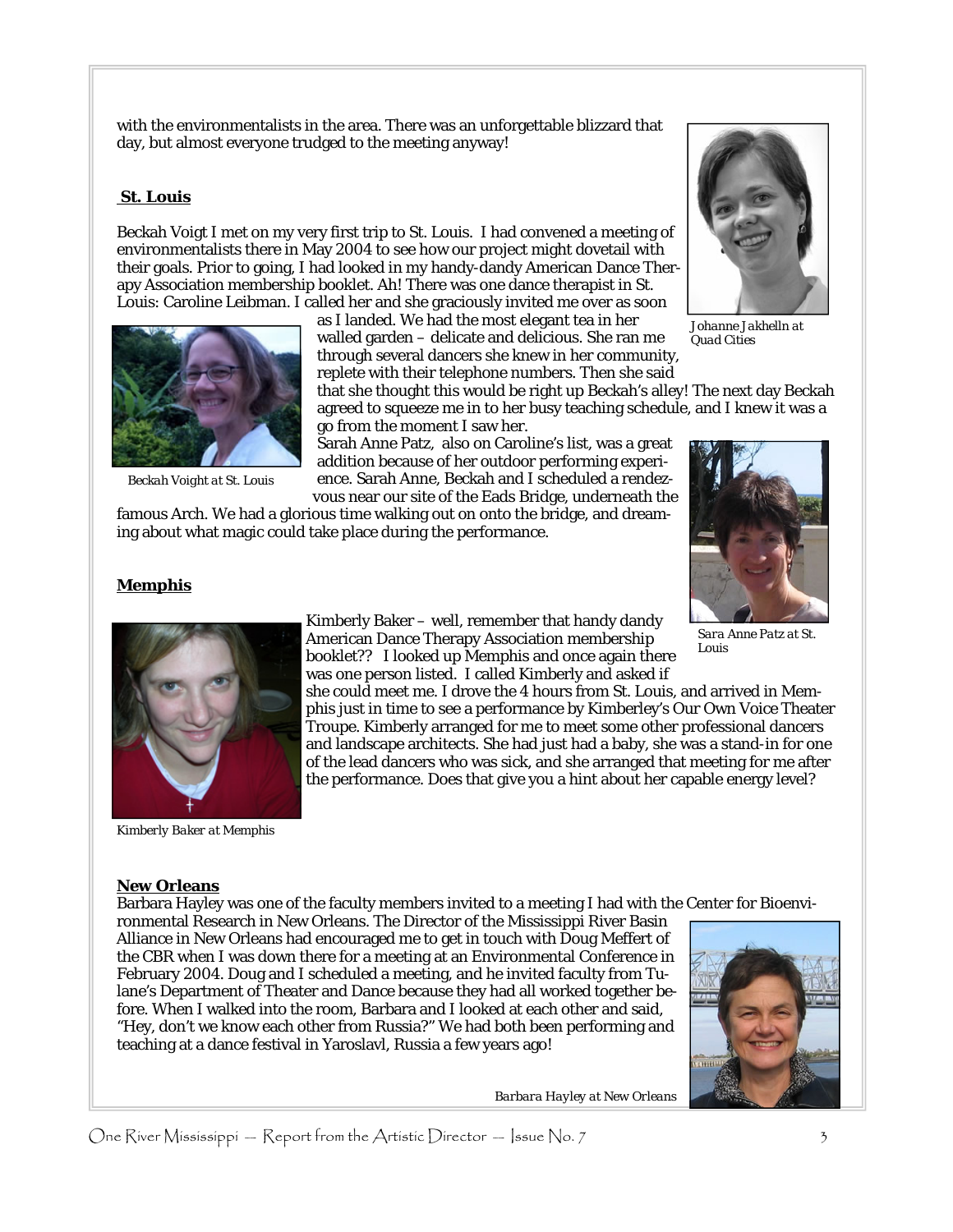Monique Moss was invited to the project by Barbara; they were both teaching at Tulane. I didn't actually meet Monique until she attended a meeting in New Orleans in October 2004, set up by Susan Kierr Dyer, who is yet another dance therapist. (I actually knew her before the handy-dandy booklet came out.) Susan had introduced me to Larry Schmidt, Director of the Trust for Public Land, and he graciously gave us their meeting room. The meeting was facilitated beautifully by Kay Radlauer, and the choreographers and environmentalists bonded nicely. Then in June 2005, Monique and I looked over the performance sites, shown here.



*Monique Moss at the visit to performance sites in New Orleans* 

#### **Plaquemines Parish**

Angela Hammerli was another happy outcome of the October '04 meeting at the Trust for Public Lands in New Orleans. One of the environmental attendees was from BTNEP – the Barataria-Terrebonne National Estuary Program. She had driven up from Nicholls State University and told us she knew the perfect choreographer for the site down in the bayou. Angela and I spoke on the phone, and she signed on. We did not meet face to face until I flew down to go visit the site with her in June 2005.



*Angela Hammerli at Plaquemines Parish* 



## Inviting the Officials

time on creating wonderful choreography for their sites.

It has been my great fortune to have somehow gathered this exceptional group of choreographers. Needless to say, they are all working very intensively at this

> We are sending out formal, gorgeous initiations to 74 officials. There are 10 states that are along the river, so each of those Governors is getting one; that leaves 64. All of those states' Senators and all of the sites' Mayors are receiving these initiations. What brings up our numbers considerably is that we are inviting all of the 32 Members of Congress from those jurisdictions which touch the Mississippi River.

## Blessing the Water

At each site, A Blessing of the Water will occur. Some blessings will be in the form of spoken prayer, such as that by the Dakota Elder who will say a prayer in his language in Minneapolis. In addition, we have a team of Reiki Practitioners who will also bless the water silently at each site. Please visit the web site in the next week to see these site-specific Reiki practitioners.

*Invitation to the Governor of Wisconsin* 

## Handing out Programs

We are creating paper booklet programs to be handed out at each performance. While the cover and some pages are the same for the entire project, the inner contents of the programs are site-specific. Readers at each site will find a site map or aerial photo, showing them where to look for the dancers and

One River Mississippi — Report from the Artistic Director — Issue No. 7 4